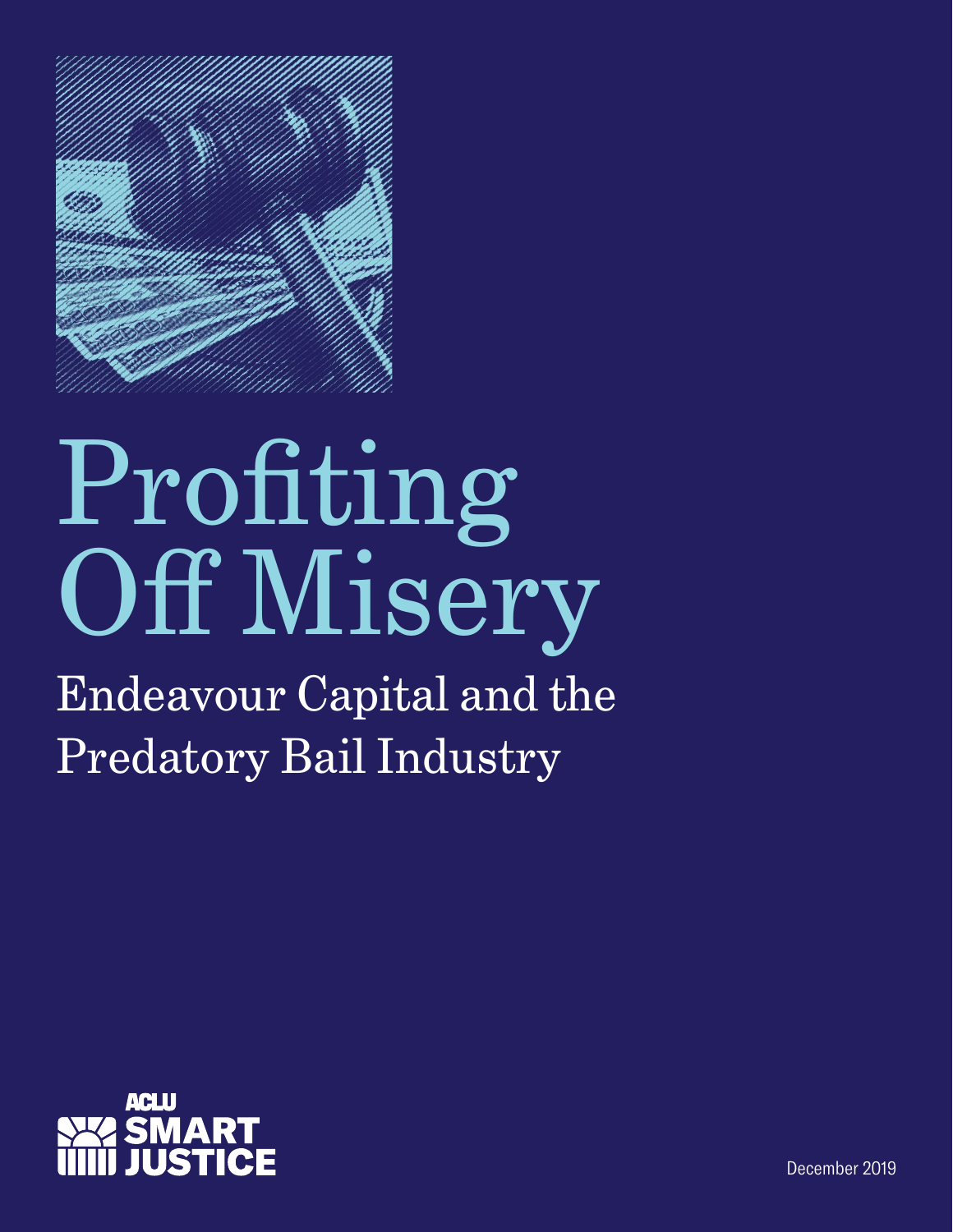### Introduction

*Following a 2012 buyout, Endeavour Capital's Aladdin Bail Bonds has grown nationally and spent heavily to maintain and expand the for-profit bail system.*

Private equity firm Endeavour Capital—backed by large public pension funds, university endowments, and foundations—owns Aladdin Bail Bonds, the largest bail bond company in the United States, and Seaview Insurance, a related insurer.

Relying on public investment dollars, Endeavour Capital has expanded Aladdin Bail Bonds to several additional states. It has also spent millions of dollars lobbying to expand for-profit bail to states where it is against the law and fighting efforts to reform the predatory system.

Over the past few decades, the number of Americans incarcerated in jails has swelled, contributing significantly to the nation's mass incarceration crisis. On any given day, more than 400,000 people are in jail even though they have not been convicted of a crime. They are detained before trial,<sup>1</sup> many because they cannot afford cash bail.<sup>2</sup> Courts have told them they can return home if they post money bail to secure their release, but more often than not, they simply can't afford the cost of freedom.3 This crisis has become so

"As commercial bail has grown into a \$2 billion industry, bond agents have become the payday lenders of the criminal justice world, offering quick relief to desperate customers at high prices."

["When bail feels less like freedom, more like extortion,"](https://www.nytimes.com/2018/03/31/us/bail-bonds-extortion.html)  *[The New York Times](https://www.nytimes.com/2018/03/31/us/bail-bonds-extortion.html)*, Mar 31, 2018.



severe that one in five people incarcerated in America today are pretrial detainees who have not been convicted of a crime.

When people cannot afford the cost of bail, they often turn to a for-profit bail bond company—which can secure their release for a nonrefundable fee. Even if the person who purchases a bail bond is exonerated or the case against them is dropped, they still owe money to the bail bond company. Bail bond contracts are confusing and often filled with vague and unspecified fees. The U.S. is one of only two countries in the world with a for-profit bail bond industry (the other is the Philippines), an estimated \$2 billion industry with upwards of 15,000 bail agents.4

Although the Eighth Amendment of the U.S. Constitution states that "excessive bail shall not be required," critics of the system argue that bail is often set at unreasonably high rates, a factor that disproportionately impacts poor defendants.<sup>5</sup>

## The for-profit bail industry: Trapping people in a cycle of debt

A 2018 article in *The New York Times* entitled "When Bail Feels Less Like Freedom, More Like Extortion" profiled the increasingly predatory nature of the bail industry, noting:

 *As commercial bail has grown into a \$2 billion industry, bond agents have become the payday lenders of the criminal justice world, offering quick relief to desperate customers at high*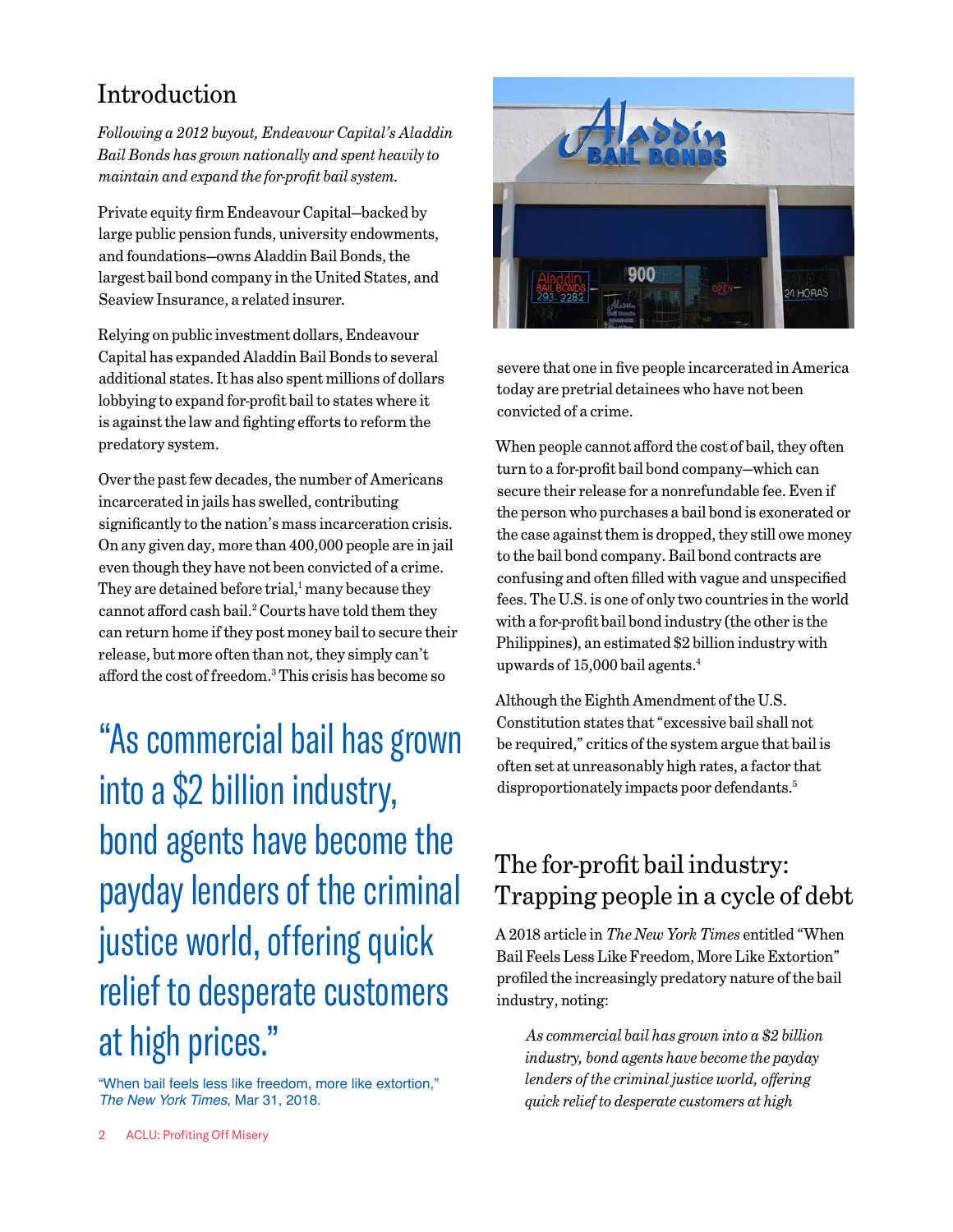*prices. When clients like Mr. Egana cannot afford to pay the bond company's fee to get them out, bond agents simply loan them the money, allowing them to go on a payment plan.*

*But bondsmen [bail bond agents] have extraordinary powers that most lenders do not. They are supposed to return their clients to jail if they skip court or do something illegal. But some states give them broad latitude to arrest their clients for any reason — or none at all. A credit card company cannot jail someone for missing a payment. A bondsman, in many instances, can.*

*Using that leverage, bond agents can charge steep fees, some of which are illegal, with impunity, according to interviews and a review of court records and complaint data.6*

The national median for bail for a felony arrest is now \$10,000, though in some jurisdictions it can be much higher. The median in California, Aladdin's primary market, for example, is \$50,000.7 To get a bail bond, defendants must typically pay around 10 percent of the bail amount—e.g. \$5,000 of \$50,000 bail—as a nonrefundable payment to a bail bond agency like Aladdin.8 The Federal Reserve has found that nearly half of Americans would be unable to pay for an unexpected expense of \$400, so many people borrow the payment amount and pay it back in installments along with high interest rates. The for-profit bail system is creating a two-tiered system of justice, which allows people who can afford bail to go free. Those who can't become trapped in an exploitative cycle of poverty and criminalization.9

## Communities of color impacted disproportionately

The for-profit bail system and bail bonds agencies like Aladdin disproportionately impact communities of color, who—due to structural racism, social exclusion and aggressive police practices—are much more likely than their white counterparts to be arrested in the first place and once arrested, are more likely to be incarcerated while awaiting trial.<sup>10</sup>

## STATES WITH ALADDIN BAIL BOND LOCATIONS



Source: locations.aladdinbailbonds.com, May 29, 2018.

For example, for low-level drug arrests, Black people are two times more likely to be detained than white people. Latinos are two and a half times more likely to be detained than white people.<sup>11</sup>

Bail amounts assigned to Black men average 35 percent higher than those for white men, even when controlling for the seriousness of the offense. $12$ 

### Aladdin Bail Bonds: The largest bail bond company in the United States

Carlsbad, California-based Aladdin Bail Bonds — owned by private equity firm Endeavour Capital —claims that it is the "largest retail pretrial release service provider in America."13

Aladdin operates more than 50 offices in eight states— California, Idaho, Washington, Utah, Nevada, Ohio, South Carolina, and Texas, $<sup>14</sup>$  and reports having</sup> provided bail bonds for 1.7 million people.15

Aladdin is one of the only bail bond companies in the country that also includes a bail insurer, Seaview Insurance.16

Investigations by media outlets have highlighted Aladdin Bail Bonds' role trapping clients in debt.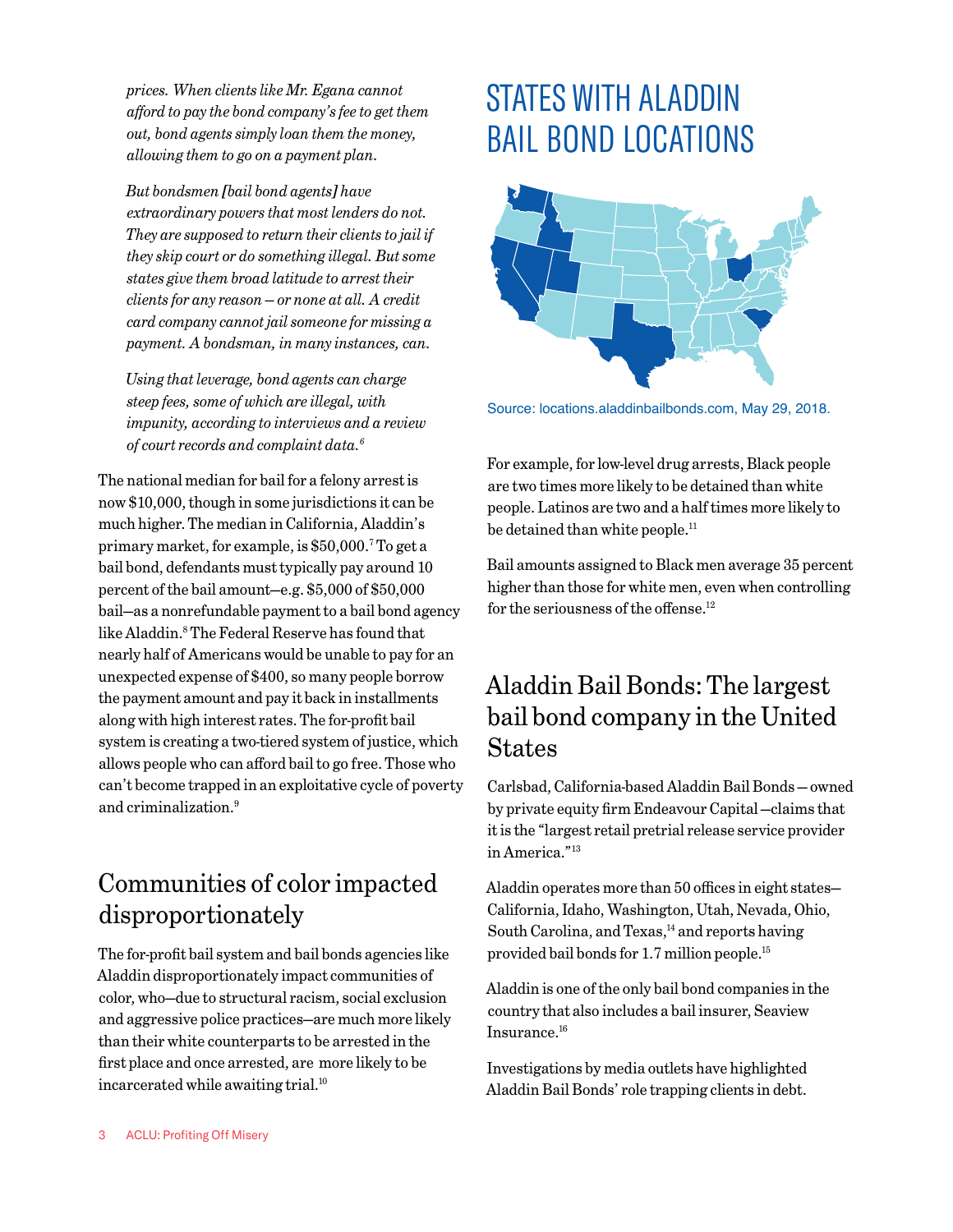## TRE'VONN DOAKES

In September 2018, KQED reported on the case of Tre'Vonn Doakes. In his early 20s, Doakes had a good job, was taking college courses, providing for his two young daughters and had another baby on the way.

Then on April 21, 2017, Doakes said he came close to losing everything he cared about. He got in a fight with a family friend who came to his house, and when Doakes called the Oakland Police Department, he ended up getting arrested.

He said he sat in a holding cell in Santa Rita Jail for 12 hours, worrying about his fiancée and his daughters. "It's everything that I was fighting to keep," he said.

Meanwhile, Doakes' dad was trying to get him out of jail. Doakes said Aladdin Bail Bonds agreed to sign a \$75,000 bond in exchange for a 10 percent fee of \$7,500.

But Alameda County prosecutors never filed charges against Doakes, and he said he never had to go to court.

"So why am I having to pay a bail bond?" Doakes wondered.

As far as the law is concerned Doakes is free and clear of any criminal case. But more than a year later, he said he is still struggling to pay back the \$3,000 he owes Aladdin.<sup>17</sup>

## Endeavour Capital investment drives Aladdin Bail Bonds growth

In 2012, private equity firm Endeavour Capital purchased a controlling stake in Aladdin Bail Bonds in order to "accelerate the timing of key strategic objectives, including vertical integration with a surety to provide bail bonds and expanding the brand across the U.S."18

Endeavour Capital, based in Portland, Oregon, manages billions of dollars on behalf of public pension

## STATES IN WHICH SEAVIEW INSURANCE IS LICENSED



funds, university endowments, foundations, wealthy individuals, and other institutional investors.19 Some of the biggest investors in Endeavour include Washington State Investment Board, Oregon Investment Council, Public Employee Retirement System of Idaho, and the University of Washington Endowment. Oregon has outlawed for-profit bail, so the fact that taxpayer-funded pension fund money is invested in this way is misaligned with state values.

Prior to Endeavour Capital's acquisition of Aladdin Bail Bonds and Seaview Insurance, Aladdin was in three states–California, Idaho, and Washington.<sup>20</sup> Aladdin now operates in eight states.<sup>21</sup> Endeavour Capital's investment also brought Aladdin and a surety company, Seaview Insurance, under common ownership, driving Aladdin's expansion.22

As of March 2019, Aladdin's insurance affiliate Seaview was licensed but inactive in eight other states including Florida, Oklahoma, and Virginia, a significant increase compared to just a few years prior.<sup>23</sup>

Two Endeavour Capital Managing Directors, John von Schlegell and Leland Jones, serve on Aladdin Group's board.<sup>24</sup>

Seaview Insurance has paid out more than \$9.8 million in dividends to its parent, controlled by Endeavour Capital, since 2016.25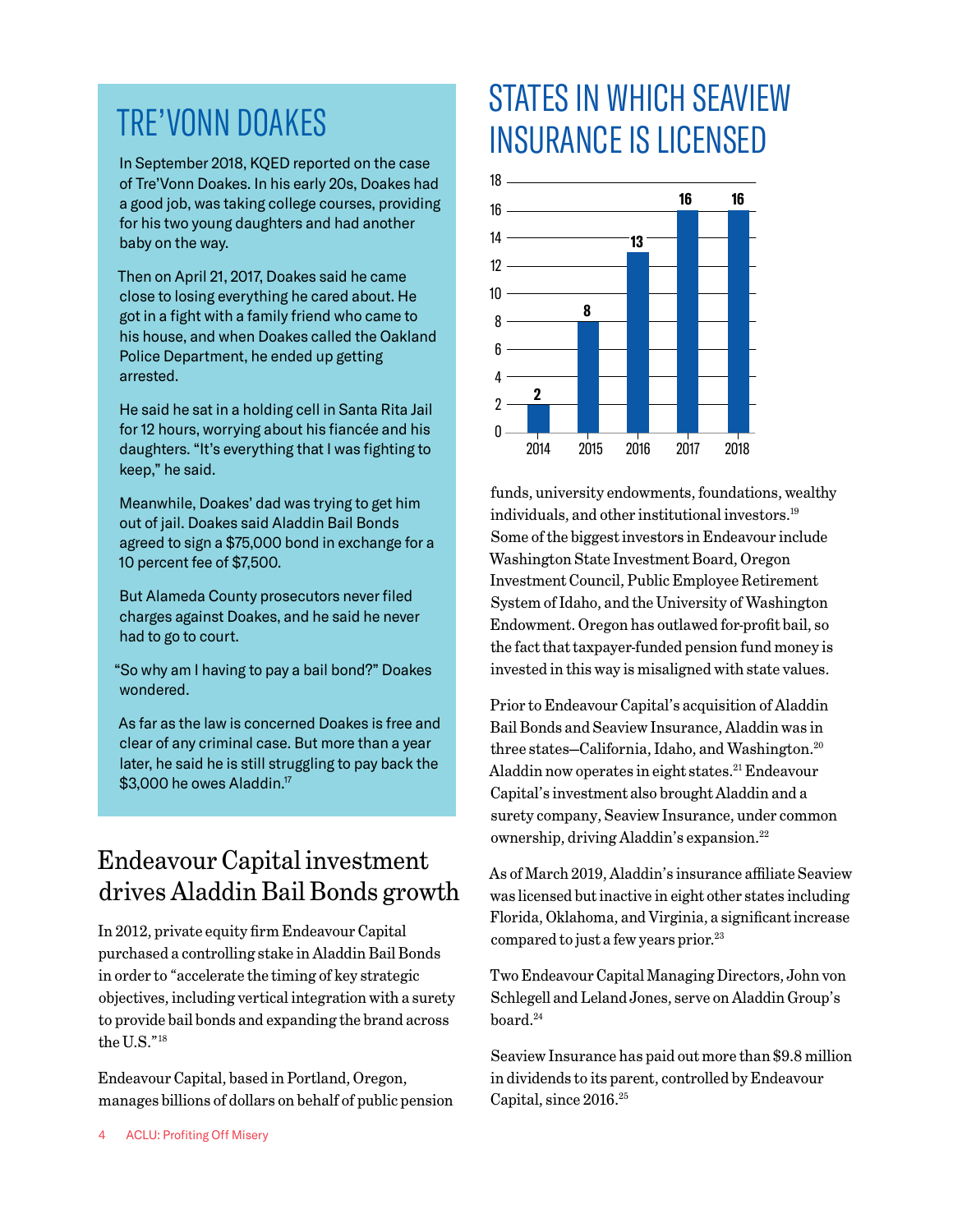## CARLOS VALIENTE

In 2016, KQED reported on the case of Carlos Valiente, who was arrested in San Francisco in 2015 and had bail set at \$70,000. Valiente called Aladdin Bail Bonds:

"They ask, 'How much money do you have on you?' really general questions about like, 'How much you make?'" Valiente said. "'How much can you get right now?'"26

Valiente, a construction worker who earned \$14 an hour, and his mother paid Aladdin \$1,000 and owe Aladdin an additional \$6,000 in installments.27

Valiente's case was later dismissed, but he still owed Aladdin more than \$6,000, which he will try to pay off over the next four to five years.<sup>28</sup>

"Valiente's case was later dismissed, but he still owed Aladdin more than \$6,000, which he will try to pay off over the next four to five years."

\$2 Billion Bail Bond Industry Threatened by Lawsuit Against San Francisco," KQED, May 6, 2016.

## Aladdin Bail Bonds practices draw lawsuits, criminal charges, media coverage

Beyond the issues described above, since it has been owned by Endeavour Capital, Aladdin Bail Bonds and its affiliates have paid out hundreds of thousands of dollars in a class action settlement, seen nine of its bail bond agents arrested and charged in a sweep in California, and drawn media coverage and a lawsuit after one of its bounty hunters shot the mother of an individual he was trying to apprehend in Washington state.

In 2015, Gayla Shelby filed a class action complaint against Aladdin affiliate Two Jinn, Inc. alleging the company debited funds from her and other customers' checking accounts without prior written authorization in violation of the Electronic Fund Transfer Act of 1978. Two Jinn settled the case in Aug. 2017, agreeing to pay \$457,000. Two Jinn denied Shelby's allegations and did not admit wrongdoing.29

While the Shelby class action complaint covered 17,300 class members, class actions brought under the Electronic Fund Transfer Act can carry maximum statutory damages in the aggregate for all class members in an amount capped at 1 percent of the net worth of the defendant, and in an amount no greater than a maximum of \$500,000, meaning Aladdin paid out nearly the maximum based on the alleged violation.30

## Nine Aladdin Bail Bonds agents arrested for "bail-capping" in Santa Clara County, California

In an August 2015 sweep called Operation Bail Out, law enforcement personnel from the California Department of Insurance and the Santa Clara County District Attorney's Office arrested bail agents across five Bay Area counties, charging them with numerous felonies for illegal business practices.31

Nine of the bail agents arrested and charged were from Aladdin Bail Bonds.32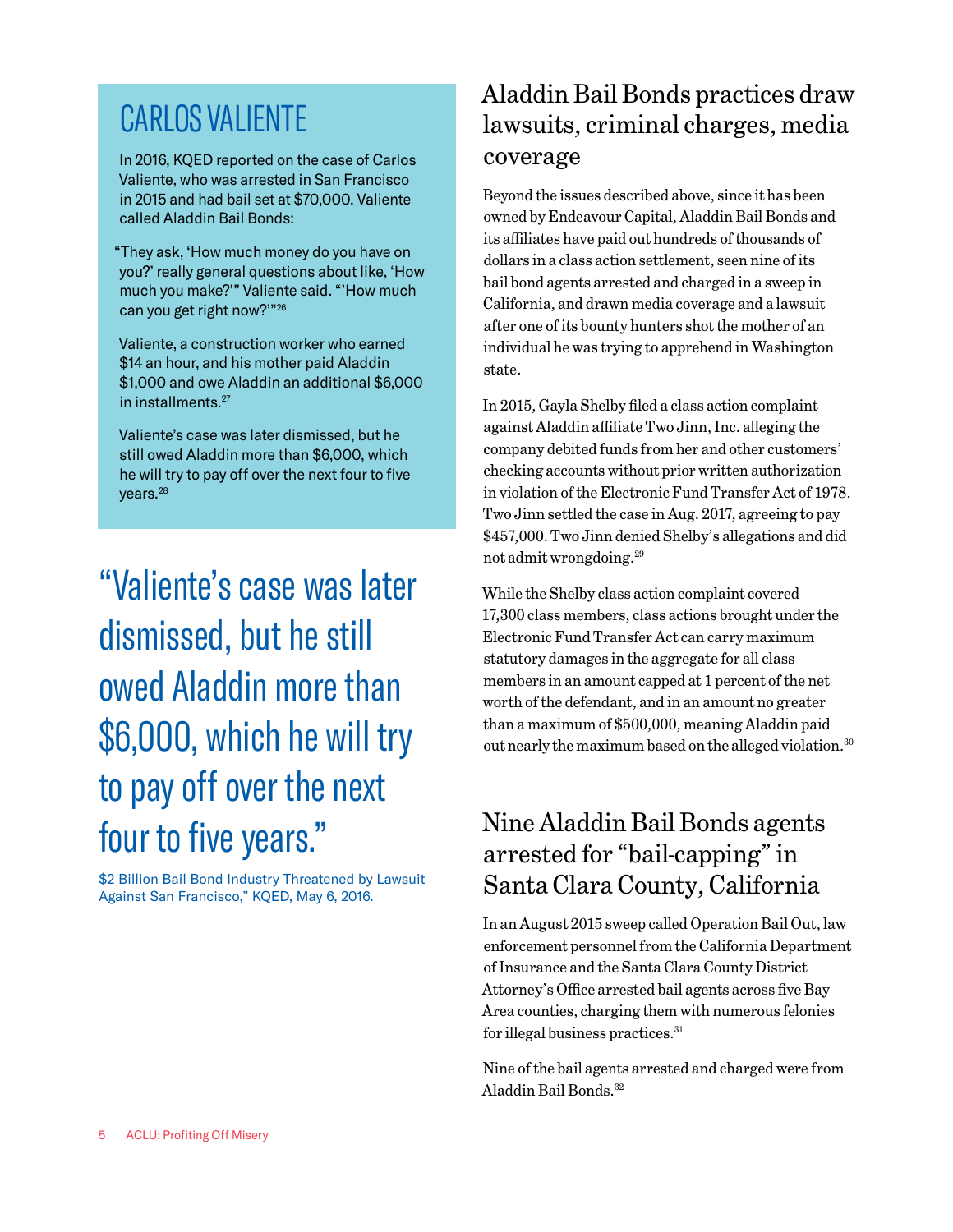The sweep focused on "bail-capping," an illegal practice in which bail bond agents compensate people in prison to identify and recruit new customers.<sup>33</sup> People incarcerated in the Santa Clara County Main Jail Complex actively solicited clients for bail bond companies like Aladdin, according to Alison Filo, the deputy district attorney tasked with prosecuting dozens of bail agents for illegal business practices.<sup>34</sup>

Prosecutors say that bail capping creates a predatory environment in the jail. People who are experiencing incarceration for the first time are especially vulnerable, because often they're afraid and have little information. They don't know, for example, that they may be eligible to get out of jail without paying bail or to have their bail reduced.<sup>35</sup>

According to testimony from Sylvia Herrera, a former Aladdin employee and a witness in the bail-capping cases, Aladdin agents had to bring in \$50,000 and write 20 to 30 bonds a month. Herrera said the quota was nearly impossible to meet without bending the rules.36

Fernando Casillas, one of the Aladdin Bail Bonds agents arrested in Operation Bail Out, was charged with seven counts of violating Section 1814 of the California Insurance Code, which regulates licensed bail agents.

The investigator in the case noted:

*"Based on the content of recorded jail conversations, I believe (S1) Casillas, a licensed bail agent, is using inmates within the Santa Clara County Jail to solicit bail clients. I also believe (S1) Casillas violated numerous CCR's when he bailed out (W3) Singh.*

*I believe there may be more recorded jail conversations where (S1) Casillas is participating in the illegal solicitation of bail, but I do not have the resources to listen to thousands of recorded jail conversations obtained from the Department of Corrections.*

*I recommend (S1) Casillas be charged with multiple counts of violating California Insurance Code Section 1814."*



Source: California Department of Insurance

"According to testimony from Sylvia Herrera, a former Aladdin employee and a witness in the bail-capping cases, Aladdin agents had to bring in \$50,000 and write 20 to 30 bonds a month. Herrera said the quota was nearly impossible to meet without bending the rules."

"Inside Santa Clara Jails, Predatory Bail Schemes Flourished for Years," KQED, April 10, 2017.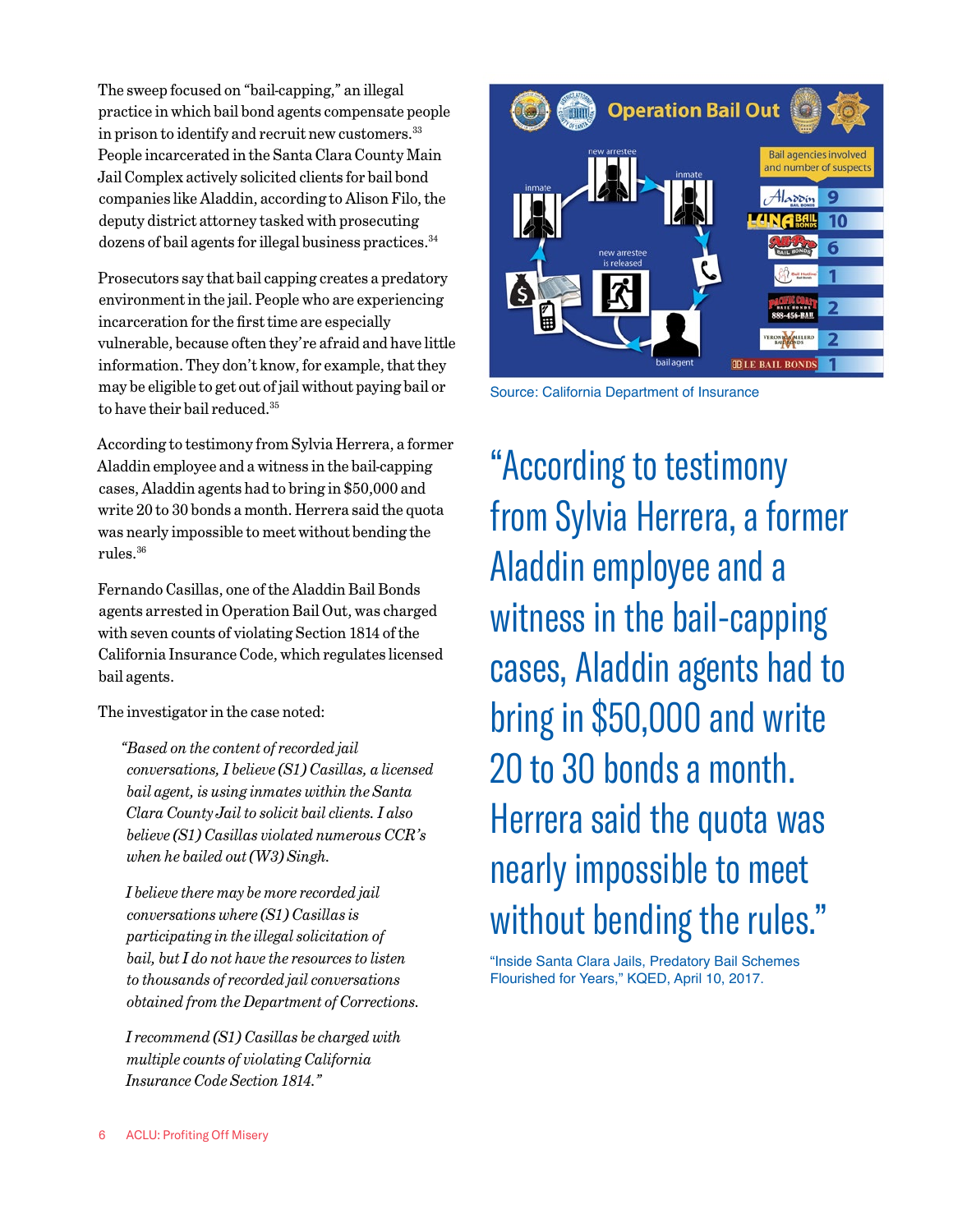Casillas pled no contest to the charges in April 2016 as part of a plea deal and agreed to serve 240 hours of voluntary community service.

According to the investigation, Casillas and other Aladdin Bail Bonds employees compensated people in jails by allowing them to make free outside calls through Aladdin:

*"Many of the recorded jail conversations I listened to, Aladdin Bail Bonds employees accommodated inmates requests for three-way conversations. Aladdin Bail Bonds employees would remind these inmates that they need to send them clients or they will not continue making these calls for them. Based on the jailrecorded conversations, I believe the three-way calls were granted because the inmates were assisting Aladdin Bail Bonds in referring potential clients to them."*

*"Three-way phone calls facilitated by Aladdin Bail Bonds employees saves the inmates money and/or keeps them in touch with friends and family. I believe this alone can be a motivating factor for an inmate to assist Aladdin Bail Bonds employees in soliciting bail. I also believe the amount of collect calls being accepted by Aladdin Bail Bonds employees from inmates costs the company an amount of money that cannot be overlooked by owners/management."*

Aladdin agents' use of three-way calls to compensate people in jail who steered customers to them raises further concerns. A person incarcerated in jail would call an agent, who would then forward the call to a phone number that the incarcerated individual provided. Jail phone records would show only that the person in jail called the agent.

"If the bail agent then uses his or her cellphone or office phone and makes a three-way call to, for instance, that inmate's domestic violence victim, who is protected by a restraining order, we would have no way to prove that phone call was made," prosecutor Filo said.



California Department of Insurance, Santa Clara County District Attorney agents at Alaaddin Bail Bonds office, August 2015. (California Department of Insurance)

### Aladdin Bail Bonds bounty hunter fatally shoot a person in Washington

In 2016, a bounty hunter working for Aladdin Bail Bonds subsidiary Washington Fugitive Investigations fatally shot Kathryn New, the mother of a person he was trying to apprehend.<sup>37</sup>

Three bail bondsmen went to the family's home about 8 a.m. to serve two warrants on New's 30-year-old son. New reportedly protested, went into the back room and came out with a handgun. Detectives said New did not shoot the gun and it was unclear whether she pointed the weapon at the bondsmen or was holding it. "She had a handgun, she was ordered to drop it several times and she refused to drop it," a sheriff's deputy said. Investigators said New was hit with a Taser and shot almost simultaneously.38

Prosecutors decided not to file charges against the bondsman who shot and killed New.39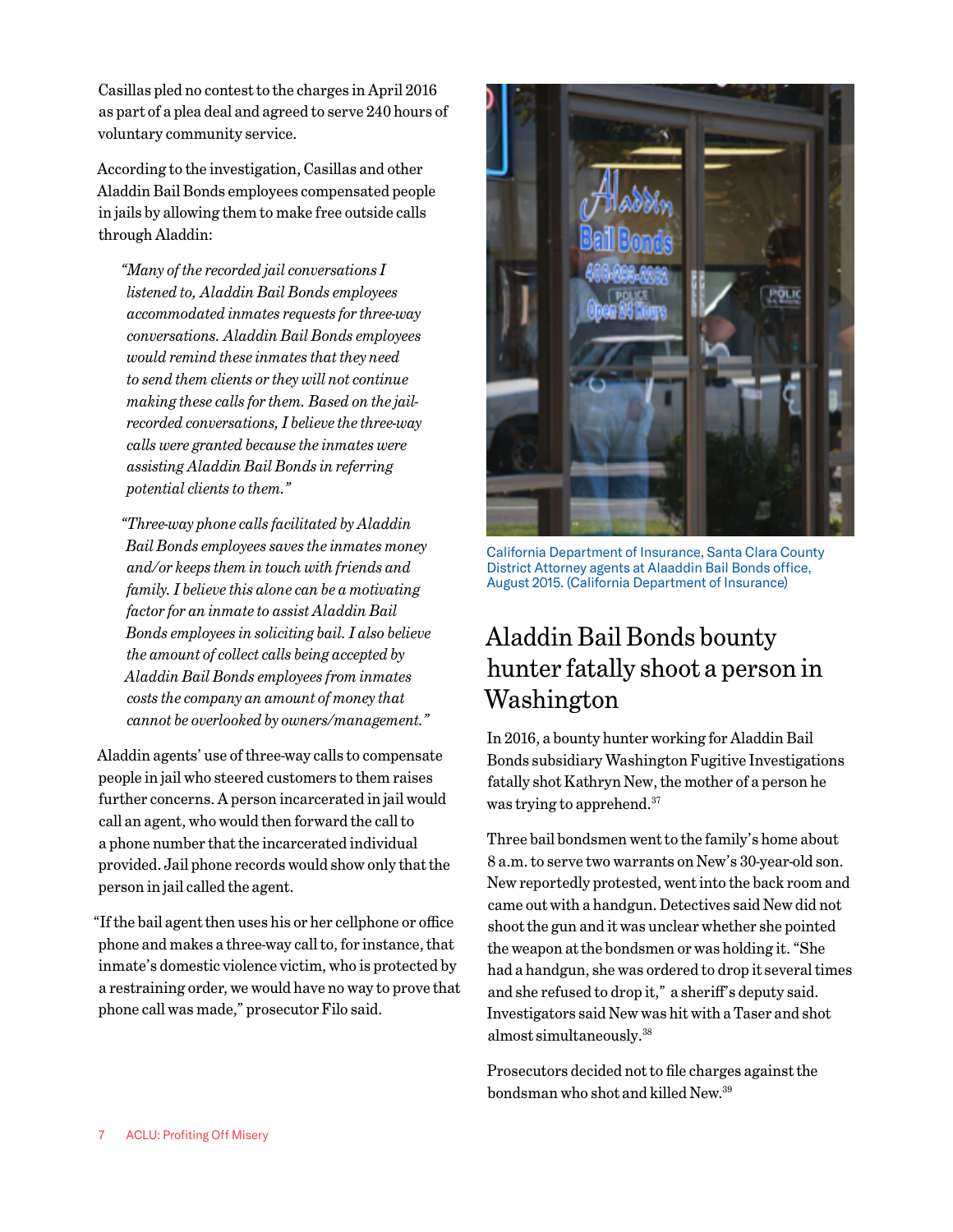The bondsman who shot New is a former sheriff's deputy who resigned from the Pierce County department six years ago amid an internal investigation.40

In 2017, New's family filed a civil suit against the shooter and the Aladdin Bail Bonds affiliate Two Jinn, Inc. The case was settled in Oct. 2018. Terms of the settlement were not disclosed.<sup>41</sup>

## Aladdin spends heavily to fight criminal justice reform

Despite growing bipartisan support for bail reform, Aladdin Bail Bonds, with backing from its deeppocketed private equity owner Endeavour Capital, has spent heavily to maintain and expand for-profit bail.

In late August, the state of California passed a sweeping reform bill ending cash bail. "Today, California reforms its bail system so that rich and poor alike are treated fairly," California Governor Jerry Brown said as the legislation was enacted. While concerns about the final legislation were raised by civil rights organizations like the ACLU, the new law put California at the forefront of a national push to stop courts from imposing a heavy financial burden on defendants who have not been convicted of a crime.

Just days later, Triton Management Services LLC, an Aladdin Bail Bonds affiliate that is majority-owned by Endeavour Capital Fund VI,<sup>42</sup> contributed \$794,331 to a political committee set up to overturn the law. Triton was by far the largest contributor to the political committee opposing the California law intended to help the poor.<sup>43</sup>

According to *The Washington Post*,

*"The donations are paying for an army of campaign workers who have descended on California's shopping centers to beseech passersby for petition signatures. The campaign, which needs 365,880 names to put the measure before voters in 2020, pays the sidewalk solicitors a few dollars for each signature — the going rate around San Diego was \$3.25.44*

"The reality is that California is the biggest bail market and has the highest bail rates in the country. If these companies can delay it for a year, they can make money for a year."

California State Senator Robert Hertzberg "Private-equity money backs an effort to overturn California law intended to help the poor," Washington Post, Oct 29, 2018.

In November 2018, the coalition opposing the law reportedly submitted 576,745 signatures, more than enough to qualify the referendum for the November 2020 ballot. 45 At \$3.25 per signature, Endeavour Capital's nearly \$800,000 contribution would have paid for as many as 42 percent (244,410 of 576,745) of the signatures that the coalition submitted.

In January 2019, elections officials certified the signatures, suspending California's bail reform law until the November 2020 election, and allowing bail bond companies like Aladdin Bail Bonds to continue doing business in the state.

"Voter referendums are supposed to be about direct democracy — now wealthy people can simply write big checks," California State Sen. Robert Hertzberg, who sponsored the bail reform legislation, told The Washington Post in October. "The reality is that California is the biggest bail market and has the highest bail rates in the country. If these companies can delay it for a year, they can make money for a year," Hertzberg added.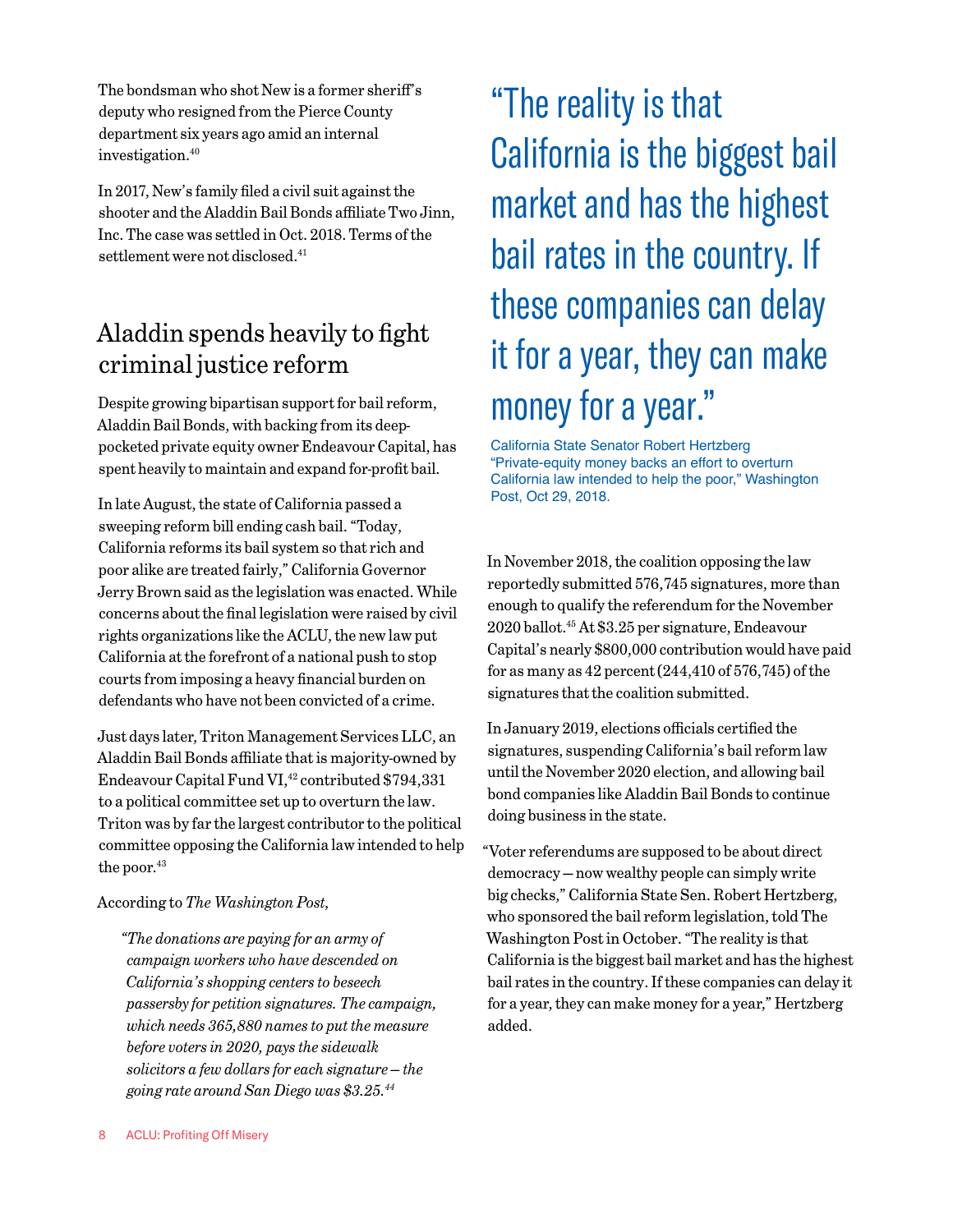In April 2019, Aladdin affiliate Seaview Insurance contributed an additional \$180,518 to the effort to roll back California's 2018 bail reform law.46

Aladdin previously opposed sentencing reform in California. In 2014, Aladdin Bail Bonds contributed \$49,900 to Californians Against Proposition 47, which opposed a California ballot proposition to re-categorize six low-level drug and property crimes from felonies to misdemeanors.47

California voters ultimately approved Proposition 47, with nearly 60 percent voting for it.<sup>48</sup> In March 2017 the Los Angeles Times reported that nearly 4,700 people have since been re-sentenced and released from state prisons, and the California Department of Corrections and Rehabilitation estimates 3,300 fewer individuals will now be incarcerated each year. The new law also lowered the state's daily average jail population by about  $8,000$  people.<sup>49</sup>

### Spending against reform: New Mexico

In 2016, New Mexico voters approved with 87 percent support a constitutional amendment that prohibits the detention of defendants who aren't deemed dangerous or a flight risk "solely because of financial inability" to pay bail.<sup>50</sup> After the amendment passed, the New Mexico Supreme Court subsequently published new judicial rules interpreting the amendment that have virtually eliminated bonds being set based on dollar figures. $51$ 

Aladdin does not currently operate in New Mexico.<sup>52</sup> Since 2016, Aladdin affiliate Two Jinn, Inc. has made more than \$22,000 in campaign contributions to New Mexico state legislators, including to State Sen. Richard Martinez,<sup>53</sup> who last year introduced legislation (Senate Joint Memorial 13) to rescind the state Supreme Court's pretrial release rules. The legislation was not adopted.<sup>54</sup>

## Seeking to expand for-profit bail: Oregon

Aladdin has not just opposed sentencing and bail reform efforts, but has also sought to expand commercial bail to at least one state where it is currently banned.

The state of Oregon abolished commercial bail in 1973 and put in its place its current pretrial release system, wherein a defendant may be released either on her/ his own personal recognizance, with supervision and conditions, or with a 10 percent deposit.<sup>55</sup>

In 2013, the year after Aladdin was acquired by Endeavour Capital, it backed legislation (House Bill 2548) that sought to establish a commercial bail system in Oregon.<sup>56</sup>

Between 2009 and 2015, two affiliates of Aladdin, Two Jinn, Inc. and Triton Management Services, spent \$420,000 lobbying in Oregon.<sup>57</sup>

According to an article in the Oregon State Bar Bulletin, both criminal defense attorneys and prosecutors opposed the commercial bail industry's effort to reinstitute commercial bail in the state.

"The bail bonds system brings the potential for the corruption of the judicial system," said John Henry Hingson III, a past president of the National Association of Criminal Defense Lawyers and a past president of the Oregon Criminal Defense Lawyers Association. "The bail bonds system has the real potential of polluting Oregon's waters." He cites that type of system as an "example of poor people getting milked of their money" by people "who focus on profit rather than on justice." It's "a way to make money off indigents accused of crime."

HB 2548 was not adopted.<sup>58</sup>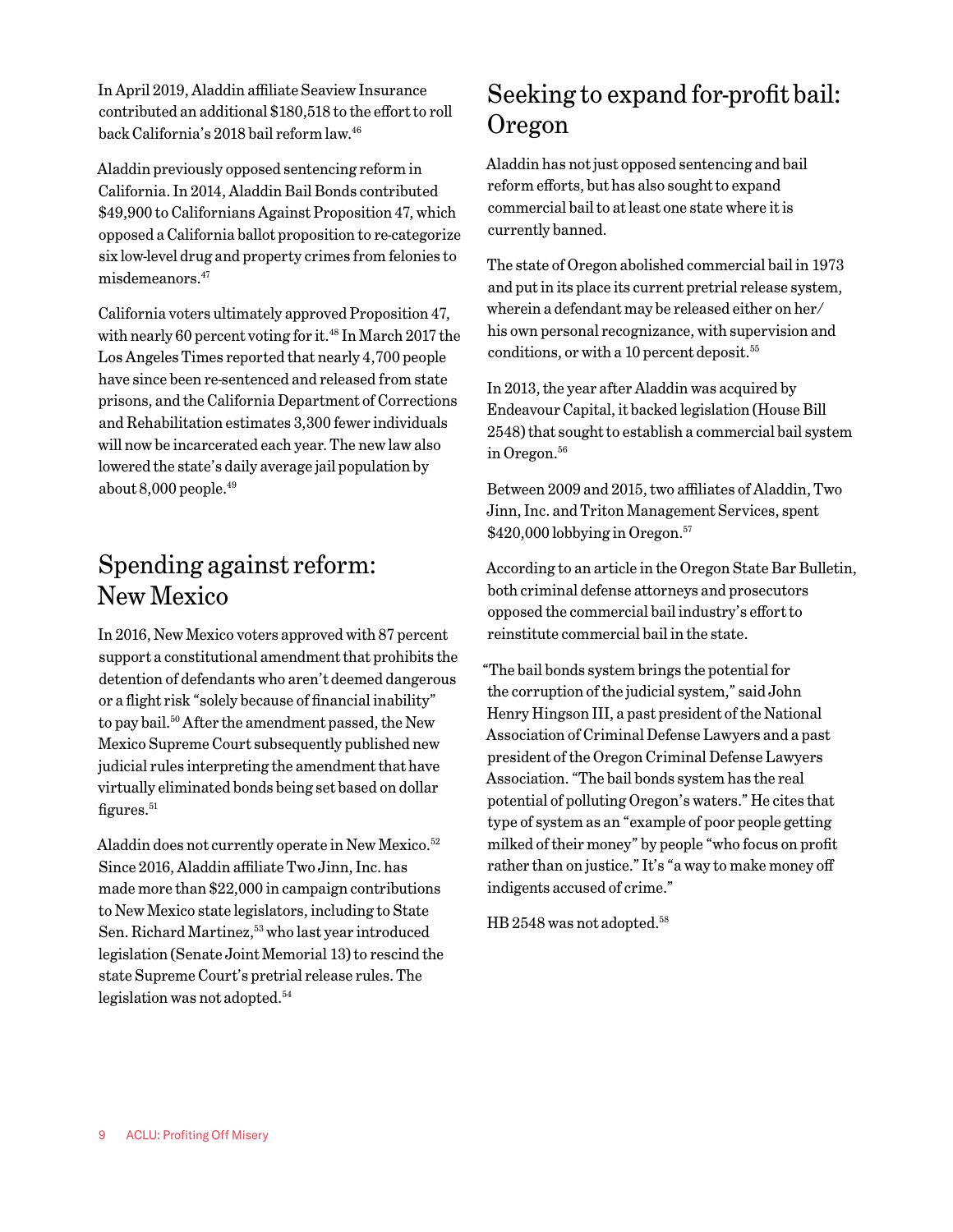## Conclusion: It is time to stop investing in the predatory bail bonds industry

As addressing our mass incarceration crisis in this country becomes a top-line, bipartisan priority, we can start by taking a hard look at the nearly half a million people who are detained pretrial every day. These people are not being held because they have been convicted of a crime. Most of the people incarcerated in jail while awaiting court appearances or trial dates are poor, and they are disproportionately people of color. These defendants have been asked to post money bail to secure their release but, more often than not, they simply can't afford the cost of freedom.59 This for-profit system, unique to the U.S. and the Philippines, runs counter to the values of democracy and our constitution. A more just system would end wealth based incarceration, and ensure that people are incarcerated pretrial only in rare circumstances when no other options exist.

Aladdin Bail Bonds is the largest bail bond company in the U.S. and has spent heavily to block efforts to reform the bail system while also trying to expand for-profit bail to states like Oregon where it is currently illegal. Aladdin sees tremendous wealth to be made through the exploitation of poor people caught in the mass incarceration net, and it is devoting tremendous resources to protect and grow it.

Endeavour Capital, drawing on investment money from public pension funds, university endowments, and foundations, has funded Aladdin's expansion and its spending to block efforts at reform. Despite growing concern from the public and public officials about the harms caused by for-profit bail, Endeavour has stood by its investment in Aladdin.

It is time for investors to halt investments with Endeavour Capital and stop funding the predatory bail industry.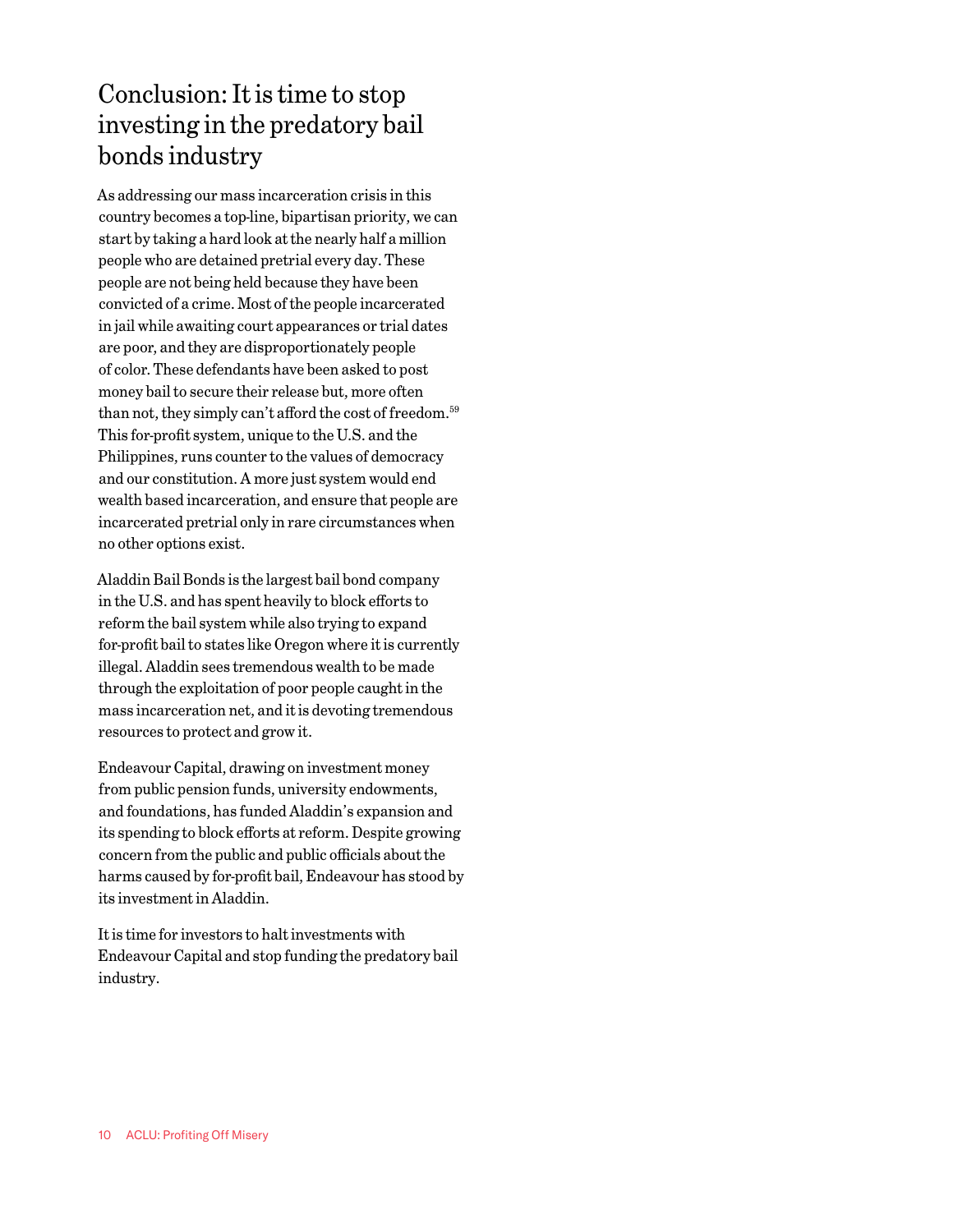#### Endnotes

- 1 Williams, Greg. 2018. "Was 2017 the tipping point for the bail bonds industry?" Best's Market Segment Report, A.M. Best Company, June 6. <http://www3.ambest.com/bestweekpdfs/sr507451118175afull.pdf>.
- 2 *Id.*
- 3 *Id.*
- 4 Lavender, George. 2016. "How the Money Bail System Works and Why Some Say It Isn't Fair." *KQED*, May 3. [https://www.kqed.org/](https://www.kqed.org/lowdown/21930/how-bail-works) [lowdown/21930/how-bail-works.](https://www.kqed.org/lowdown/21930/how-bail-works)
- 5 [Id.](https://www.kqed.org/lowdown/21930/how-bail-works)
- 6 Silver-Greenberg, Jessica, and Dewan, Shaila. 2018. "When Bail Feels Less Like Freedom, More Like Extortion." *The New York Times*, Mar 31, <https://www.nytimes.com/2018/03/31/us/bail-bonds-extortion.html>.
- 7 Tafoya, Sony. 2015. "Pretrial Detention and Jail Capacity in California." Public Policy Institute of California, [https://www.ppic.org/content/](https://www.ppic.org/content/pubs/report/R_715STR.pdf) [pubs/report/R\\_715STR.pdf](https://www.ppic.org/content/pubs/report/R_715STR.pdf)**.**
- 8 Lewis, Sukey. 2016. "\$2 Billion Bail Bond Industry Threatened by Lawsuit Against San Francisco." *KQED*, May 6. [https://www.kqed.](https://www.kqed.org/news/10944775/2-billion-bail-bond-industry-threatened-by-lawsuit-against-san-francisco) [org/news/10944775/2-billion-bail-bond-industry-threatened-by](https://www.kqed.org/news/10944775/2-billion-bail-bond-industry-threatened-by-lawsuit-against-san-francisco)[lawsuit-against-san-francisco.](https://www.kqed.org/news/10944775/2-billion-bail-bond-industry-threatened-by-lawsuit-against-san-francisco)
- Larrimore, Jeff, Dodini, Sam, and Thomas, Logan. 2016. "Report on the Economic Well-Being of U.S. Households in 2015." Board of Governors of the Federal Reserve System. [https://www.federalreserve.gov/2015](https://www.federalreserve.gov/2015-report-economic-well-being-us-households-201605.pdf) [report-economic-well-being-us-households-201605.pdf](https://www.federalreserve.gov/2015-report-economic-well-being-us-households-201605.pdf).
- 10 <http://projects.pretrial.org/racialjustice/>, accessed Jun 28, 2018. [LINK DEAD. PLEASE FIX AND I'LL FORMAT.]
- 11 <http://projects.pretrial.org/racialjustice/>, accessed Jun 28, 2018.
- 12 Gelbach, Jonah B. and Bushway, Shawn D. 2011. "Testing for Racial Discrimination in Bail Setting Using Nonparametric Estimation of a Parametric Model." University of Pennsylvania Law School and University at Albany. August 20. [https://](https://ssrn.com/abstract=1990324) [ssrn.com/abstract=1990324](https://ssrn.com/abstract=1990324) or [http://dx.doi.org/10.2139/](https://dx.doi.org/10.2139/ssrn.1990324) [ssrn.1990324](https://dx.doi.org/10.2139/ssrn.1990324)."Choose the State of the Defendant." Aladdin Bail Bonds. Accessed Jul 26, 2019. [https://www.aladdinbailbonds.com/locations/.](https://www.aladdinbailbonds.com/locations/)
- 13 Endeavour Capital. 2019. "Triton Holdings LLC." Accessed July 26. <https://endeavourcapital.com/ec/the-aladdin-group/>.
- 14 "Choose the State of the Defendant." Aladdin Bail Bonds. Accessed October 9, 2019.<https://www.aladdinbailbonds.com/locations/>.
- 15 "Why Choose Aladdin?" Aladdin Bail Bonds. Accessed Sept 13, 2019. <https://www.aladdinbailbonds.com/whyaladdin/>.
- 16 2019. "Quarterly Statement." Seaview Insurance Company. March 31. [https://interactive.web.insurance.ca.gov/](https://interactive.web.insurance.ca.gov/sdrive/companyprofile/2019/propertyAndCasualty/quarterly/10004.2019.P.Q1.P.O.1.3758570.pdf) [sdrive/companyprofile/2019/propertyAndCasualty/](https://interactive.web.insurance.ca.gov/sdrive/companyprofile/2019/propertyAndCasualty/quarterly/10004.2019.P.Q1.P.O.1.3758570.pdf) [quarterly/10004.2019.P.Q1.P.O.1.3758570.pdf](https://interactive.web.insurance.ca.gov/sdrive/companyprofile/2019/propertyAndCasualty/quarterly/10004.2019.P.Q1.P.O.1.3758570.pdf).
- 17 Lewis, Sukey. 2018. "State Supreme Court Case to Weigh Constitutionality of Bail Reform Law." *KQED*, Sept. 21. [https://www.kqed.org/news/11693624/](https://www.kqed.org/news/11693624/state-supreme-court-case-to-weigh-constitutionality-of-bail-reform-law) [state-supreme-court-case-to-weigh-constitutionality-of-bail-reform-law](https://www.kqed.org/news/11693624/state-supreme-court-case-to-weigh-constitutionality-of-bail-reform-law).
- 18 Endeavour Capital. 2019. "Triton Holdings LLC." Accessed July 26. <https://endeavourcapital.com/ec/the-aladdin-group/>.
- 19 "2019. SEC form ADV part 2A." Endeavour Capital. March 28. [https://](https://adviserinfo.sec.gov/IAPD/Content/Common/crd_iapd_Brochure.aspx?BRCHR_VRSN_ID=564595) [adviserinfo.sec.gov/IAPD/Content/Common/crd\\_iapd\\_Brochure.](https://adviserinfo.sec.gov/IAPD/Content/Common/crd_iapd_Brochure.aspx?BRCHR_VRSN_ID=564595) [aspx?BRCHR\\_VRSN\\_ID=564595.](https://adviserinfo.sec.gov/IAPD/Content/Common/crd_iapd_Brochure.aspx?BRCHR_VRSN_ID=564595) .
- 20 [Archive.org capture of Aladdin Bail Bonds Locations in](file:///Users/patrickmoroney%201/Dropbox/ACLU/Reports/Aladdin/../../../../../hannajohnson/Downloads/Archive.org capture of Aladdin Bail Bonds Locations in California. As accessed on May 6, 2012.)  [California. As accessed on May 6, 2012.](file:///Users/patrickmoroney%201/Dropbox/ACLU/Reports/Aladdin/../../../../../hannajohnson/Downloads/Archive.org capture of Aladdin Bail Bonds Locations in California. As accessed on May 6, 2012.) [https://web.archive.](https://web.archive.org/web/20120506223155/http:/aladdinbailbonds.com:80/office-locations/)
- 11 ACLU: Profiting Off Misery

[org/web/20120506223155/http:/aladdinbailbonds.com:80/](https://web.archive.org/web/20120506223155/http:/aladdinbailbonds.com:80/office-locations/) [office-locations/](https://web.archive.org/web/20120506223155/http:/aladdinbailbonds.com:80/office-locations/).

- 21 "Choose the State of the Defendant." Aladdin Bail Bonds. Accessed October 9, 2019.<https://www.aladdinbailbonds.com/locations/>.
- 22 Endeavour Capital. 2019. "Triton Holdings LLC." Accessed May 29 2018.<https://endeavourcapital.com/ec/the-aladdin-group/>
- 23 2019. "Quarterly Statement." Seaview Insurance Company. March 31. [https://interactive.web.insurance.ca.gov/](https://interactive.web.insurance.ca.gov/sdrive/companyprofile/2019/propertyAndCasualty/quarterly/10004.2019.P.Q1.P.O.1.3758570.pdf) [sdrive/companyprofile/2019/propertyAndCasualty/](https://interactive.web.insurance.ca.gov/sdrive/companyprofile/2019/propertyAndCasualty/quarterly/10004.2019.P.Q1.P.O.1.3758570.pdf) [quarterly/10004.2019.P.Q1.P.O.1.3758570.pdf](https://interactive.web.insurance.ca.gov/sdrive/companyprofile/2019/propertyAndCasualty/quarterly/10004.2019.P.Q1.P.O.1.3758570.pdf).
- 24 Endeavour Capital. 2019. "Leland Jones." Accessed July 26. [https://](https://endeavourcapital.com/team/leland-jones/) [endeavourcapital.com/team/leland-jones/](https://endeavourcapital.com/team/leland-jones/); Endeavour Capital. 2019. "John Von Schlegell." Accessed July 26. https://endeavourcapital.com/ team/john-von-schlegell/.
- 25 2019. "Quarterly Statement." Seaview Insurance Company. March 31. [https://interactive.web.insurance.ca.gov/](https://interactive.web.insurance.ca.gov/sdrive/companyprofile/2019/propertyAndCasualty/quarterly/10004.2019.P.Q1.P.O.1.3758570.pdf) [sdrive/companyprofile/2019/propertyAndCasualty/](https://interactive.web.insurance.ca.gov/sdrive/companyprofile/2019/propertyAndCasualty/quarterly/10004.2019.P.Q1.P.O.1.3758570.pdf) [quarterly/10004.2019.P.Q1.P.O.1.3758570.pdf](https://interactive.web.insurance.ca.gov/sdrive/companyprofile/2019/propertyAndCasualty/quarterly/10004.2019.P.Q1.P.O.1.3758570.pdf)
- 26 Lewis, Sukey. 2016. "\$2 Billion Bail Bond Industry Threatened by Lawsuit Against San Francisco." *KQED*, May 6. [https://www.kqed.](https://www.kqed.org/news/10944775/2-billion-bail-bond-industry-threatened-by-lawsuit-against-san-francisco) [org/news/10944775/2-billion-bail-bond-industry-threatened-by](https://www.kqed.org/news/10944775/2-billion-bail-bond-industry-threatened-by-lawsuit-against-san-francisco)[lawsuit-against-san-francisco.](https://www.kqed.org/news/10944775/2-billion-bail-bond-industry-threatened-by-lawsuit-against-san-francisco)
- 27 *Id.*
- 28 [Id.](https://www.kqed.org/news/10944775/2-billion-bail-bond-industry-threatened-by-lawsuit-against-san-francisco)
- 29 [http://www.twojinnclassaction.com/case-documents.aspx,](http://www.twojinnclassaction.com/case-documents.aspx) accessed June 21, 2018. [UNABLE TO ACCESS LINK]
- 30 Exhibit A to Notice of Errata Dkt No. 26-1, *Shelby v. Two Jinns, Inc.* No. 2:15-cv-03794-AB-GJS (Dist. Ct. 9th Cir. Cent. Dist., Cal.).
- 31 California Department of Insurance. 2015. "Update: South Bay bail agents targeted in law enforcement sweep." Sept. 9. [http://](http://www.insurance.ca.gov/0400-news/0100-press-releases/archives/release083-15.cfm) [www.insurance.ca.gov/0400-news/0100-press-releases/archives/](http://www.insurance.ca.gov/0400-news/0100-press-releases/archives/release083-15.cfm) [release083-15.cfm](http://www.insurance.ca.gov/0400-news/0100-press-releases/archives/release083-15.cfm)..
- 32 Lewis, Sukey. 2017. ["Inside Santa Clara Jails, Predatory](https://www.kqed.org/news/11393155/inside-santa-clara-jails-predatory-bail-schemes-flourished-for-years)  [Bail Schemes Flourished for Years." KQED, April](https://www.kqed.org/news/11393155/inside-santa-clara-jails-predatory-bail-schemes-flourished-for-years)  [10. https://www.kqed.org/news/11393155/](https://www.kqed.org/news/11393155/inside-santa-clara-jails-predatory-bail-schemes-flourished-for-years) [inside-santa-clara-jails-predatory-bail-schemes-flourished-for-years.](https://www.kqed.org/news/11393155/inside-santa-clara-jails-predatory-bail-schemes-flourished-for-years)
- 33 California Department of Insurance. 2015. "Update: South Bay bail agents targeted in law enforcement sweep." Sept. 9. [http://](http://www.insurance.ca.gov/0400-news/0100-press-releases/archives/release083-15.cfm) [www.insurance.ca.gov/0400-news/0100-press-releases/archives/](http://www.insurance.ca.gov/0400-news/0100-press-releases/archives/release083-15.cfm) [release083-15.cfm](http://www.insurance.ca.gov/0400-news/0100-press-releases/archives/release083-15.cfm)**.**.
- 34 Lewis, Sukey. 2017. "Inside Santa Clara Jails, Predatory [Bail Schemes Flourished for Years." KQED, April](https://www.kqed.org/news/11393155/inside-santa-clara-jails-predatory-bail-schemes-flourished-for-years)  [10. https://www.kqed.org/news/11393155/](https://www.kqed.org/news/11393155/inside-santa-clara-jails-predatory-bail-schemes-flourished-for-years) [inside-santa-clara-jails-predatory-bail-schemes-flourished-for-years](https://www.kqed.org/news/11393155/inside-santa-clara-jails-predatory-bail-schemes-flourished-for-years)**.**
- 35 [Id.](https://www.kqed.org/news/11393155/inside-santa-clara-jails-predatory-bail-schemes-flourished-for-years)
- 36 [Id.](https://www.kqed.org/news/11393155/inside-santa-clara-jails-predatory-bail-schemes-flourished-for-years)
- 37 Glenn, Stacia. 2016. "Bail bondsman fatally shoots armed Graham woman while serving warrant on her son." *The News Tribune*, April 14. [https://www.thenewstribune.com/news/local/crime/](https://www.thenewstribune.com/news/local/crime/article71581782.html) [article71581782.html.](https://www.thenewstribune.com/news/local/crime/article71581782.html)
- 38 [Id.](https://www.thenewstribune.com/news/local/crime/article71581782.html)
- 39 Krell, Alexis. 2016. ["Bail agent won't be charged in shooting of](https://www.thenewstribune.com/news/local/crime/article89993007.html)  [suspect's armed mother." The News Tribune, July 15. https://www.](https://www.thenewstribune.com/news/local/crime/article89993007.html) [thenewstribune.com/news/local/crime/article89993007.html](https://www.thenewstribune.com/news/local/crime/article89993007.html)

40 [Id.](https://www.thenewstribune.com/news/local/crime/article89993007.html)

41 Not. of Settlement, Case 17-2-08870-1, Sup. Ct. of the State of Wash., Pierce County, Oct 1, 2018. [NEED CASE TITLE x v. x]